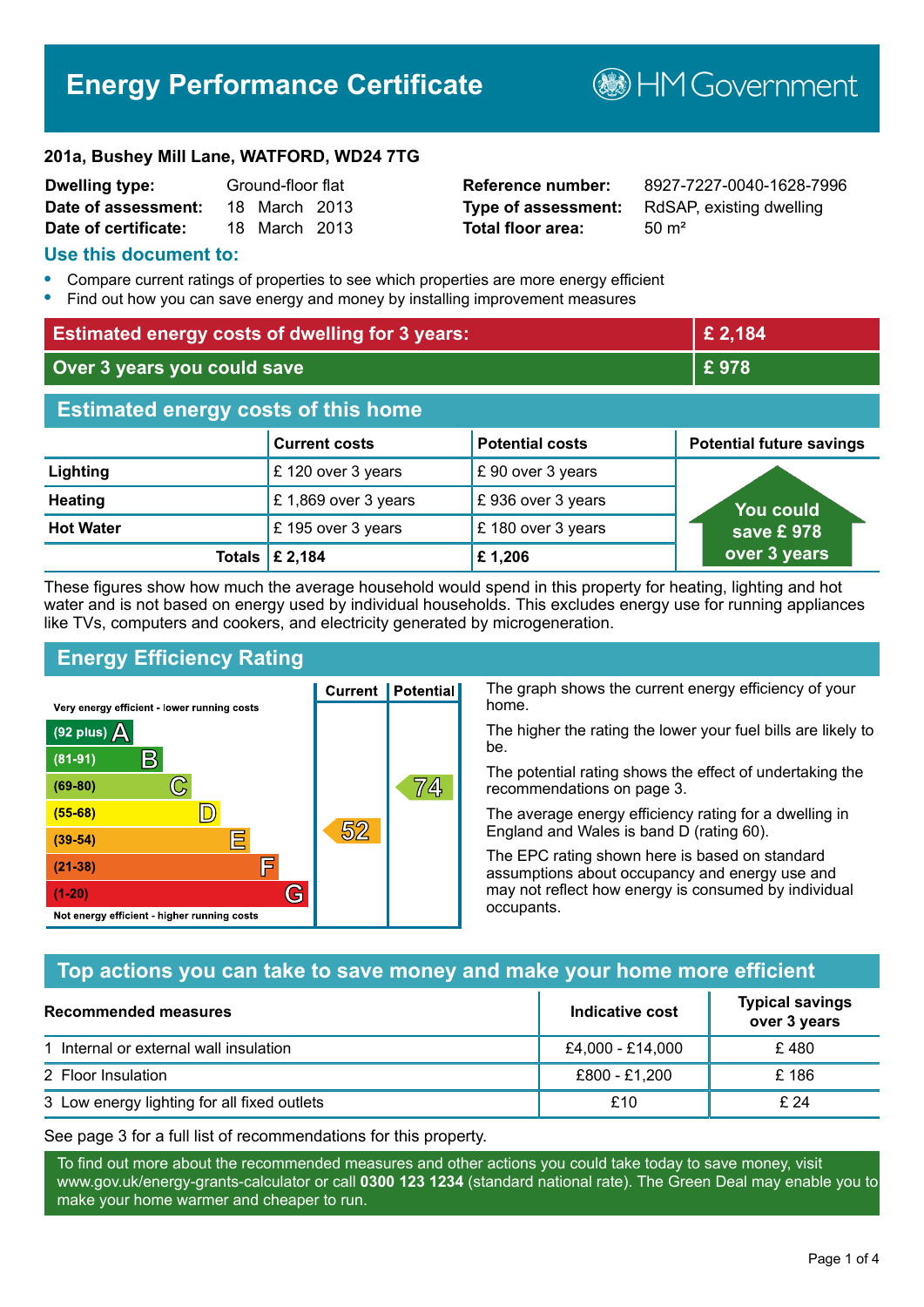#### **Summary of this home's energy performance related features**

| <b>Element</b>        | <b>Description</b>                             | <b>Energy Efficiency</b> |
|-----------------------|------------------------------------------------|--------------------------|
| Walls                 | Solid brick, as built, no insulation (assumed) | *****                    |
| Roof                  | (another dwelling above)                       |                          |
| Floor                 | Suspended, no insulation (assumed)             |                          |
| <b>Windows</b>        | Fully double glazed                            | ★★★☆☆                    |
| Main heating          | Boiler and radiators, mains gas                | ★★★★☆                    |
| Main heating controls | Programmer and room thermostat                 | ★★★☆☆                    |
| Secondary heating     | Room heaters, mains gas                        |                          |
| Hot water             | Gas multipoint                                 | ★★★☆☆                    |
| Lighting              | Low energy lighting in 67% of fixed outlets    | ★★★★☆                    |

Current primary energy use per square metre of floor area: 357 kWh/m² per year

The assessment does not take into consideration the physical condition of any element. 'Assumed' means that the insulation could not be inspected and an assumption has been made in the methodology based on age and type of construction.

See addendum on the last page relating to items in the table above.

#### **Low and zero carbon energy sources**

Low and zero carbon energy sources are sources of energy that release either very little or no carbon dioxide into the atmosphere when they are used. Installing these sources may help reduce energy bills as well as cutting carbon. There are none provided for this home.

# **Your home's heat demand**

For most homes, the vast majority of energy costs derive from heating the home. Where applicable, this table shows the energy that could be saved in this property by insulating the loft and walls, based on typical energy use (shown within brackets as it is a reduction in energy use).

| <b>Heat demand</b>           | <b>Existing dwelling</b> | Impact of loft<br>insulation | Impact of cavity<br>wall insulation | Impact of solid<br>wall insulation |
|------------------------------|--------------------------|------------------------------|-------------------------------------|------------------------------------|
| Space heating (kWh per year) | 7.818                    | N/A                          | N/A                                 | (3,067)                            |
| Water heating (kWh per year) | 1,230                    |                              |                                     |                                    |

You could receive Renewable Heat Incentive (RHI) payments and help reduce carbon emissions by replacing your existing heating system with one that generates renewable heat, subject to meeting minimum energy efficiency requirements. The estimated energy required for space and water heating will form the basis of the payments. For more information, search for the domestic RHI on the www.gov.uk website.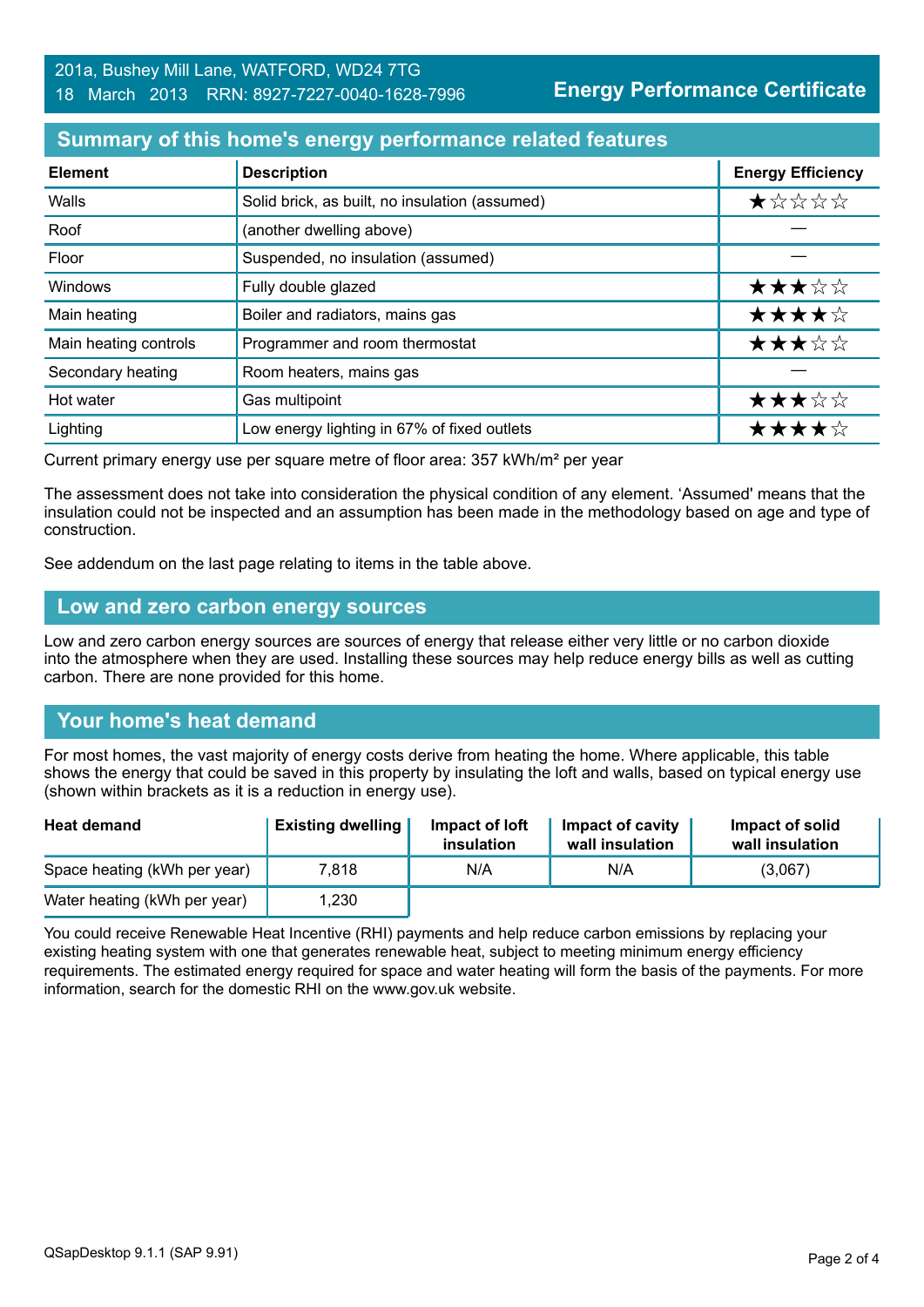#### 201a, Bushey Mill Lane, WATFORD, WD24 7TG 18 March 2013 RRN: 8927-7227-0040-1628-7996

#### **Recommendations**

The measures below will improve the energy performance of your dwelling. The performance ratings after improvements listed below are cumulative; that is, they assume the improvements have been installed in the order that they appear in the table. Further information about the recommended measures and other simple actions you could take today to save money is available at www.gov.uk/energy-grants-calculator. Before installing measures, you should make sure you have secured the appropriate permissions, where necessary. Such permissions might include permission from your landlord (if you are a tenant) or approval under Building Regulations for certain types of work.

| <b>Recommended measures</b>               | Indicative cost  | <b>Typical savings</b><br>per year | <b>Rating after</b><br>improvement |
|-------------------------------------------|------------------|------------------------------------|------------------------------------|
| Internal or external wall insulation      | £4,000 - £14,000 | £ 160                              | D65                                |
| <b>Floor Insulation</b>                   | £800 - £1,200    | £62                                | $\mathbf{C70}$                     |
| Low energy lighting for all fixed outlets | £10              | £8                                 | $\mathbf{C70}$                     |
| Replace boiler with new condensing boiler | £2,200 - £3,000  | £ 35                               | $\mathbf{C7}3$                     |
| Heat recovery system for mixer showers    | £585 - £725      | £7                                 | C74                                |

#### **Alternative measures**

There are alternative measures below which you could also consider for your home.

- **•** Air or ground source heat pump
- **•** Micro CHP

# **Opportunity to benefit from a Green Deal on this property**

Green Deal Finance allows you to pay for some of the cost of your improvements in instalments under a Green Deal Plan (note that this is a credit agreement, but with instalments being added to the electricity bill for the property). The availability of a Green Deal Plan will depend upon your financial circumstances. There is a limit to how much Green Deal Finance can be used, which is determined by how much energy the improvements are estimated to **save** for a 'typical household'.

You may be able to obtain support towards repairs or replacements of heating systems and/or basic insulation measures, if you are in receipt of qualifying benefits or tax credits. To learn more about this scheme and the rules about eligibility, call the Energy Saving Advice Service on **0300 123 1234** for England and Wales.